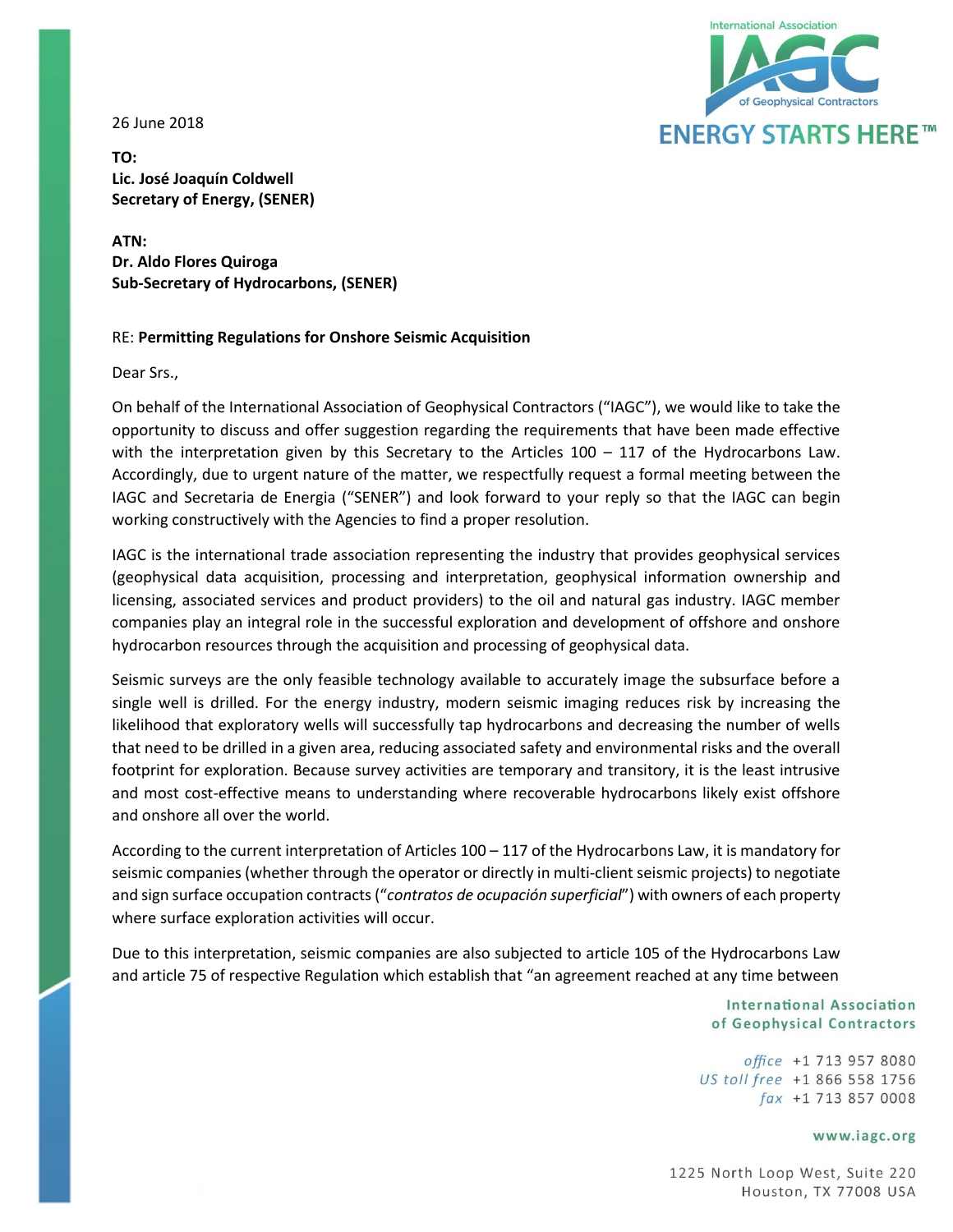

the parties must be submitted by the Assignee or Contractor, within thirty calendar days of its signature, to the Ministry of Agrarian, Territorial and Urban Development, the competent Civil District Court or the competent Unified Agrarian Court, in order for said agreement to be validated and so that it may have res judicata effect."

In addition, it is requested that the payment made to the landowners shall be done through a trust title with a bank which shows to be challenging since most of the people living in remote areas inland do not have a bank account. The referred payments are also subject to taxation and a copy of each contract shall be delivered to CNH with a summary published in the local newspaper of the respective region.

We understand that the aforesaid measures are a mechanism to ensure transparency to the procedure. However, considering the number of surface contracts that may be involved in seismic acquisition programs, these procedures as a whole are threatening the very possibility of carrying out land seismic activities in Mexico. As an example, for a 3-month activity carried out by one of our member companies approximately 2,000 occupation contracts were signed. This operation was only possible because it occurred before the new requirements, which are costly and time-consuming.

It is worth noting that the above-mentioned articles of the Hydrocarbon Law are applicable, under the current interpretation, indistinctively to all activities of the O&G industry that involves surface occupation and use. However, we shall emphasize the difference between seismic data acquisition and drilling activities. The latter, involve the construction of infrastructure and drilling wells, remaining in the area for at least one year and potentially for decades. On the other hand, seismic activities are transitory and temporary, with average duration of a few weeks on a single property and it does not encompass any sort of drilling pads or similar long-term infrastructure.

In parallel, seismic companies are holders of ARES B and therefore also subjected to the "Disposiciones administrativas de carácter general en materia de autorizaciones para el reconocimiento y exploracion superficial." This regulation establishes in its art.31 that the Authorization Holders are obliged to start operations no later than 120 days after the authorization was granted, with an extension of 60 days depending upon request. Considering the current requirements related to surface contracts, it is impossible for an Ares B holder to comply with this 180-day term.

The IAGC and its members companies understand that a way to bring back the balance to the geophysical industry in the country, ensuring that seismic acquisitions can still occur in 2018 and the coming years, is for the Secretary of Energy to issue a reinterpretation of the articles 100 - 117 of the Hydrocarbons Law to exempt seismic companies from the discussed requirements. As occurred in the past, a contract between the seismic company and the land owner ratified before a Notary Public would be the only requirement for surface access.

IAGC requests that SENER take into consideration the above argument, in order to exclude seismic exploration activities from the aforementioned Guidelines, given the short time of interaction with the Association of Geophysical Contractors

> office +1 713 957 8080 US toll free +1 866 558 1756  $\int ax +1$  713 857 0008

### www.iagc.org

1225 North Loop West, Suite 220 Houston, TX 77008 USA